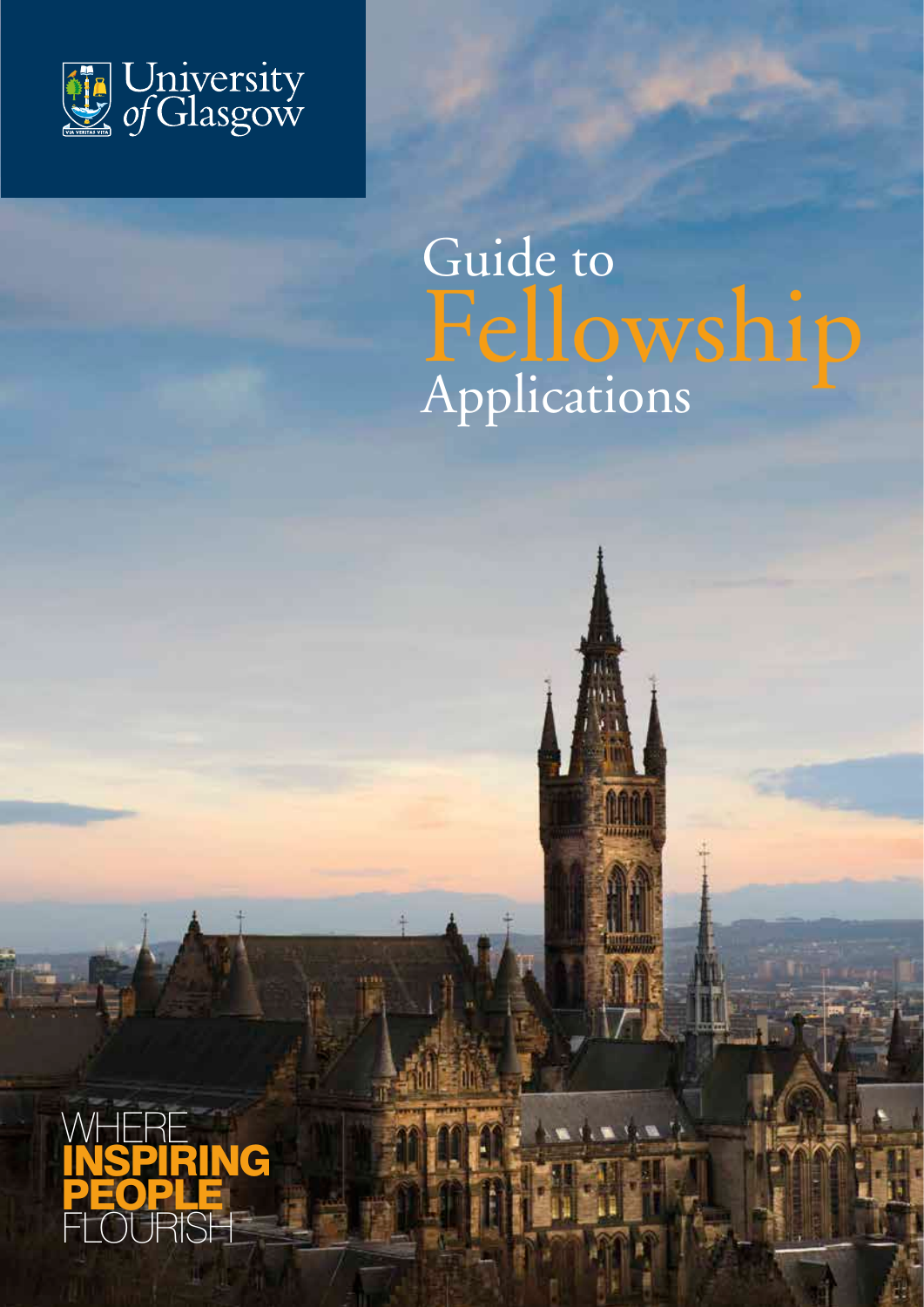

This guide has been written to help talented researchers who are planning to apply for an independent research Fellowship. At the University of Glasgow we offer a vibrant and supportive environment for leading researchers. We've put this guide together to help you build a compelling case for receiving funding and developing your career and your research.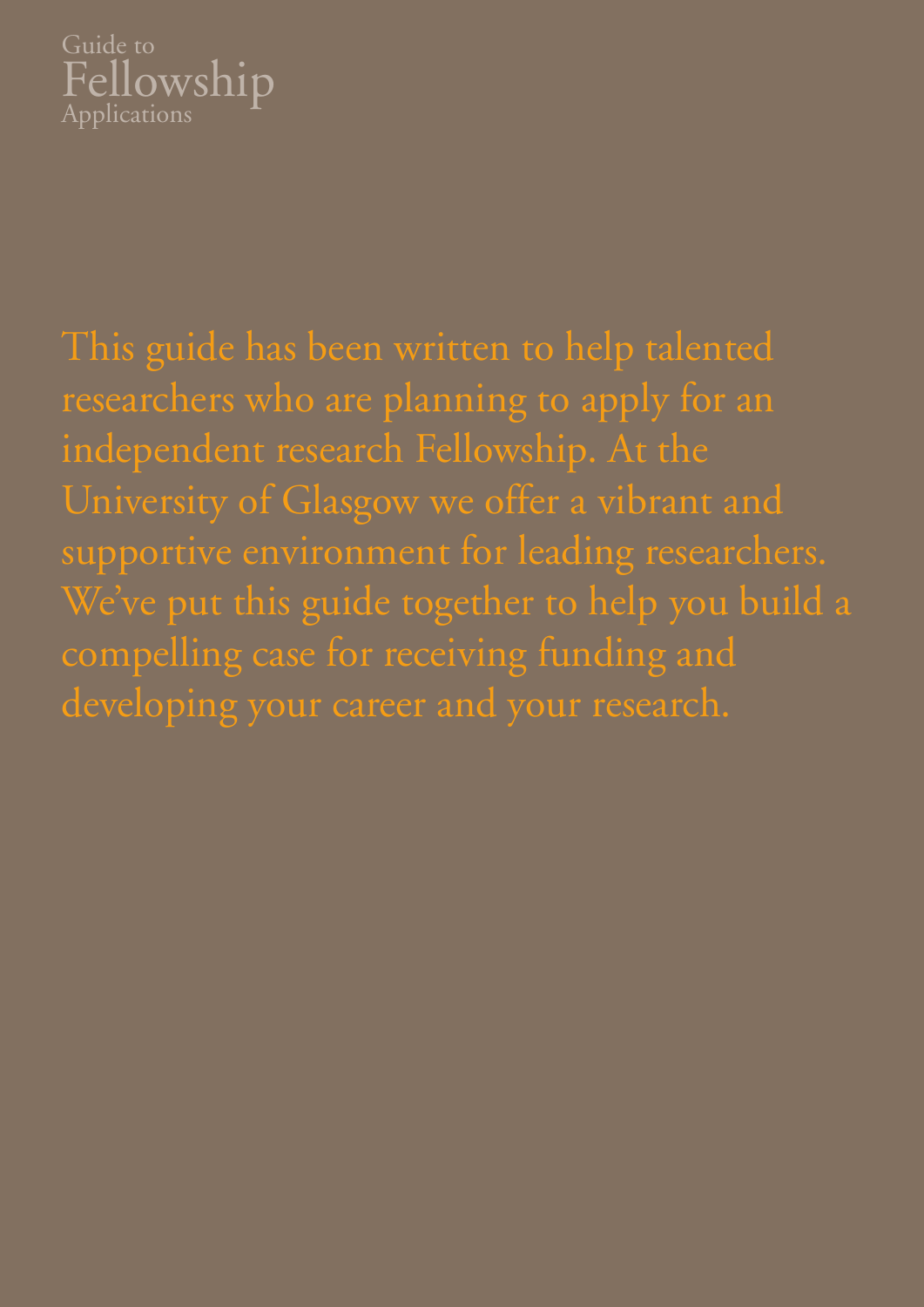#### The guide will help you to:

- locate and target appropriate fellowship opportunities
- create well-written fellowship applications
- understand how best to prepare and sell your skills at interview.

This guide was written by Shinton Consulting Ltd in 2010, based on a series of workshops run in Glasgow throughout the academic year, with subsequent additions and updating being carried out by the Research Strategy and Innovation Office in 2014.

#### Clarifying some terms

Fellowship funding covers many different kinds of awards, but this guide is written with a specific class of funding in mind. These are the career development awards given to individuals near the start of their academic careers. These awards allow people to develop their independent research vision, to start building a research group and to position themselves to secure a permanent academic contract. Some have a particular focus on career development and may give you access to other networks and training opportunities. These awards are very prestigious and highly competitive.

#### Applying for a Fellowship at Glasgow

Glasgow offers generous packages to support individuals with externally funded fellowships who wish to bring their research to Glasgow.

Successful Fellowship applicants will benefit from:

- The University's peer group mentorship programme for fellows
- The possibility of an additional year of funding and / or the opportunity to be transferred to an open ended lecturing contract, subject to performance and strategic fit.

For external applicants: If you are interested in applying for a Fellowship and intend to undertake your research at Glasgow, send a CV plus a short statement about your research interests to leadershipfellows@glasgow.ac.uk

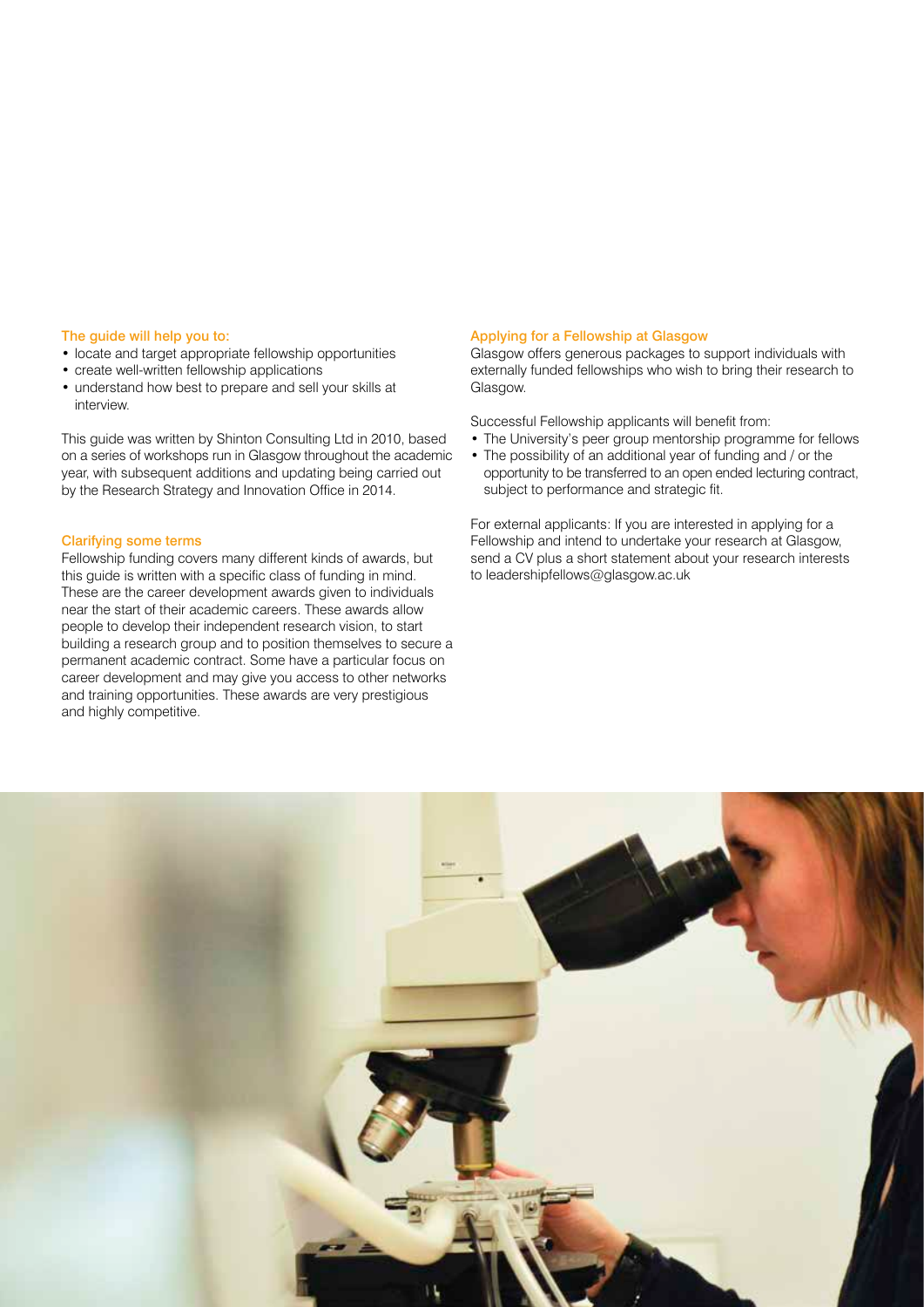## Strategies for Identifying Fellowship Funding

#### Planning ahead

Most Fellowship deadlines are only available once a year, so it is important that you are clear when the deadlines are and leave plenty of time for proposal preparation. Think ahead, even from the first year of your postdoc, to ensure that you are ready to apply to these schemes when the time comes.

Some schemes require preliminary applications before approval is given to apply in full or institutions may be limited to putting forward a certain number of applications.

It is essential to contact your prospective School or Research Institute as soon as possible. They are likely to be able to support your application with information on their institutional strengths and will want to meet you in order to give the best possible recommendation in their parts of the application process.

#### Where to look and choosing a scheme that suits your subject/career stage

Start by looking at the webpages for staff in your field to see common types of Fellowships that people have applied for. You must check eligibility conditions carefully before investing time and effort in an application.

Most fellowships are aimed at candidates with 3 to 10 years of post-doctoral experience. However, there are a few that will accept candidates that have just finished a PhD, and others that have a cut-off point of just 6 or 7 years post-PhD. Many schemes are restricted to a relatively narrow range of subjects, in the same way that other research grants are.

Some schemes are specifically aimed at improving diversity, by supporting scientists who have interrupted their careers or need flexibility for family reasons (e.g. Royal Society Dorothy Hodgkin Fellowships or Daphne Jackson Fellowships) and the Research Councils offer 'return to research' bursaries for people who have taken career breaks.

Some schemes are open to citizens of any country, whilst others are open to EU/EEA citizens or others with a relevant connection to the EU/EEA, generally established through working/gaining a PhD here (such as the Royal Society).

The University maintains a list of Fellowship Funding opportunities. The Research Support Office produce a monthly newsletter detailing funding schemes and events and provide access to Research Professional, a database of funding opportunities.

#### EU Funding

Marie Sklodowska Curie Postdoctoral Fellowships are specifically designed for international mobility. This would be appropriate for someone from another country to apply to take up a Fellowship at Glasgow or for someone from Glasgow wishing to move elsewhere. For other EU funding, such as ERC Starter Grants, The University has a dedicated EU Funding Team who run regular workshops and are happy to discuss your individual application. The diagram below sets out some of the schemes that are relevant to different career stages.

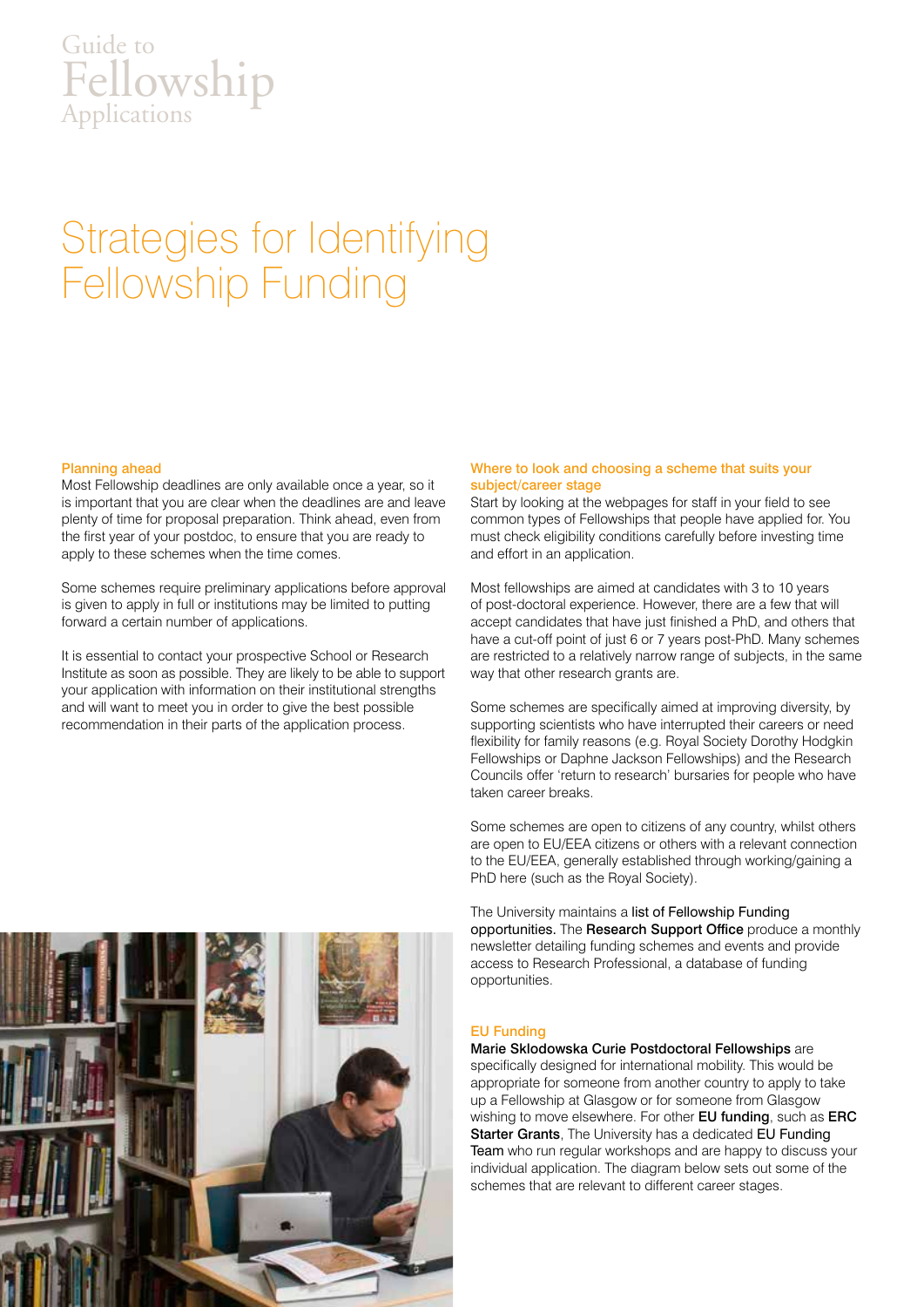#### EU funding schemes

| <b>EU grant type</b>               |                |                  |        |        |        |
|------------------------------------|----------------|------------------|--------|--------|--------|
| <b>ERC</b>                         | Advanced       |                  |        |        |        |
|                                    | Consolidator   |                  |        |        |        |
|                                    | <b>Starter</b> |                  |        |        |        |
| <b>Marie Curie</b>                 | IF             |                  |        |        |        |
|                                    | <b>ITN</b>     |                  |        |        |        |
| <b>Research career progression</b> |                | PhD student PDRA | PI new | PI mid | PI exp |

#### Understanding your Funder

Some questions to consider as you investigate and contact funding bodies:

- What are the current trends in funding? Are there funds for research in other areas?
- What are the current limitations and restrictions? Are there schemes for researchers at different career stages? Are there schemes for smaller scale projects?
- What subject areas were awarded funding last year? Who was awarded funding what was their career stage?
- What are the future plans of the funder? What does their strategic plan say?
- Who are the decision-makers/assessors? Are there any in my home institution I could approach for general advice?
- What review processes do they follow? Do I have a chance to respond to reviewers before the decision is made?
- What are the deadlines for submission? How much time will it take me to get internal signatures or to get help to cost the project?
- How long will the process take? Do I have time to do it properly?
- What is the proper way to approach? Is it initially with an outline proposal?
- How many people apply each year and what percentage are awarded grants? How have previous years' budgets been allocated?

Once you have a clear idea about the eligibility for the scheme and the expectations of the funder there are a few additional questions to ask yourself:

- Am I keen to develop a research group and develop into a research leader?
- Do I want my career to follow the path that these schemes support and promote?
- Does my publication record and my achievements to date meet the required standard?
- Do senior colleagues support my application?

By now you are probably all too aware of how competitive the application process for fellowships is. Some schemes have success rates of less than 10%, so you need to feel confident that you are in this top 10%

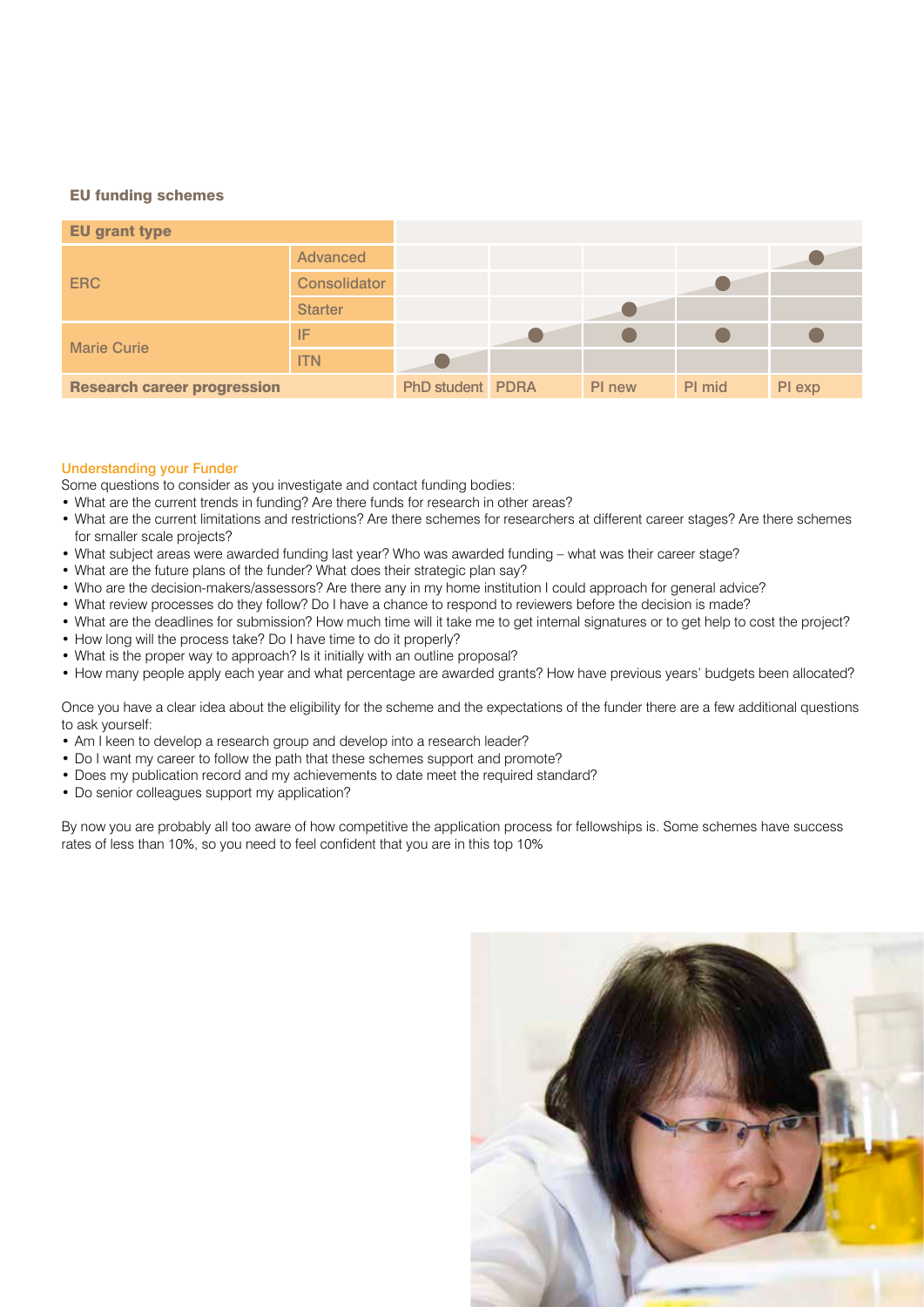## The application

The application process looks for outstanding people, planning exciting and important projects and working in the right places. It is important that you get the narrative right in your application. You are telling the story of why this is the right time in your career to go for this and demonstrating that you are ready for research independence.

#### Three 'P's – Person; Project; Place are at the heart of any application.

#### Person

Make sure your proposal convincingly argues:

- Why the funder should support you and why the award should come now
- Why you are the very best in your field at your stage of career – Emphasise your achievements
- Include the Specifics Where have you published? What has been the outcome of your research?
- Highlight your seminal contributions to your field
- Show you have already done something quite special and will do something special again
- Include the "nitty-gritty" include citation index/rankings of journals/paper downloads / invited conference talks or invitations to work with industrial partners, policy makers etc (if these are relevant to the application).
	- Describe how your appointment will benefit your host institution
	- Make sure your CV makes you stand out. In many fields the primary indicator is your publications and the panel will be looking for first and last author papers in top journals. In some fields, the expectation will be at least 50% first author and they may look for journals with wider readership.
- Your potential as a research leader
	- Give evidence that you are becoming a PI (principal investigator) and provide evidence you can manage a team and mentor others.
	- Describe how you are driving things forward in your field. Give evidence of where you have been invited to contribute to professional bodies, taken a lead on conference organisation, review boards etc. Be careful of passive language (e.g. saying that you are a member of something won't demonstrate your contribution). How will this Fellowship help you to further develop your research independence? What new responsibilities will you take on?

People often find it difficult to talk about themselves in leadership terms. It's useful to remember that the panel will be looking for you to provide evidence as much as possible, rather than filling the application with adjectives (like 'world leading') or vague statements.

#### **Project**

Fellowship projects must deliver more than research. They have to benefit and build your career. When you describe the project: • Set an exciting and ambitious vision

- Your proposed work must be novel and different from the work of previous supervisors or PIs. The panel want to fund the best work in your field – can you convince them you are doing it? Why has no-one else done this and why is now the right time?
- Make it specific to you (weak applications often read like an extension to current work)
	- Build on the variety of skills and experiences you have and describe something that only you can do – develop a project which shows real development of your career
	- Ensure the proposal isn't closely related to previous supervisors or current PIs – independence is at the heart of fellowship funding and intellectual dependency on someone else (even if unfairly perceived) will kill an application
	- Balance the safe and risky elements of your proposal
	- Good risk is something exciting and different which might not work, but could mean a future Nobel prize!
	- Bad risk is seen when the perception is that there is no chance of a project working – always counter this with pilot data or evidence of collaborators who will boost the project's chances of success
	- Send out to three or four people for feedback to check this balance is right
- Make it a pleasure to read (drop jargon/abbreviations)
	- Be aware that the panel may be very diverse and that concepts and terms can mean different things outside your topic. Don't let the key messages get lost within jargon.
- Have fall back/contingency plans
	- If there is a 'bad' risk, build in a safety net. Recognise the risks and have alternative plans - if things go wrong early, there are still avenues to explore in subsequent years. Major reason for rejection is the 100% faith in things working
- Include milestones
	- Clear time points "in six months we'll have done this, which will enable us to do this...'
- Management plans (who will do the work and when?)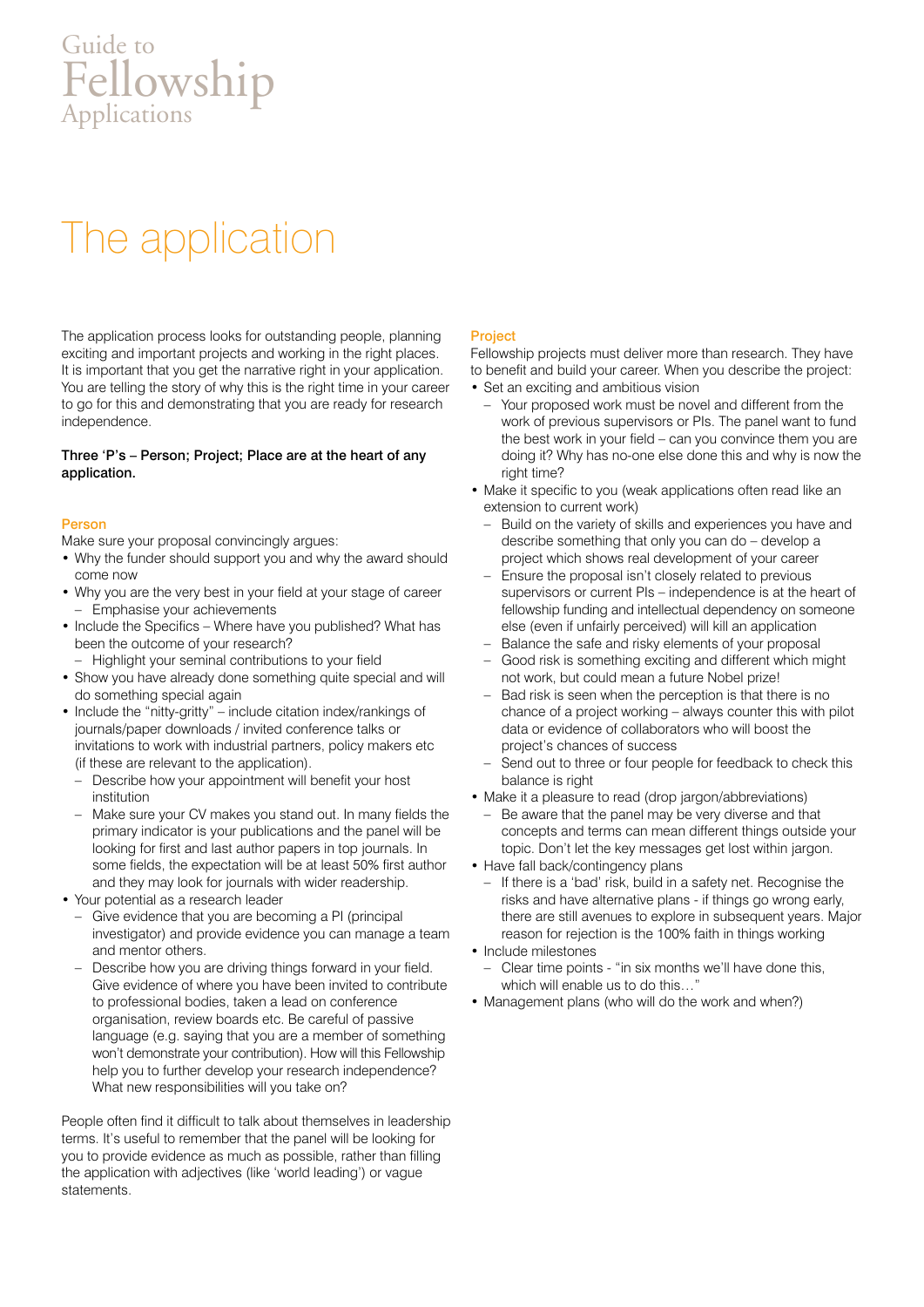#### Place

Your objective here is to convince potential funders that Glasgow is the best for you to do this work. Why Glasgow and why a particular research group? Be aware that access to data or samples is not a good enough selection criteria in itself. Discussion with your School can help define the benefits more clearly.

- How is the choice of Glasgow a reflection of my ambition?
- Include evidence you will broaden your horizons and build good networks.
- Emphasise the part you will play in the institution's future success
- Are you the next leader of research there and are your referees willing to state this?
- Collaborators: If you plan to work with researchers in other institutions and sectors make their contributions to the work and success of the project clear.

We feel that Glasgow offers a great environment for ambitious researchers. We are a leading partner in many local initiatives, a member of key international networks (such as Universitas 21 and IRUN) and have a strong track record in research assessment. In many applications, you will be asked about training, mentoring and leadership development opportunities offered by your prospective institution. For further information on the training environment, please take a look at the Staff Development Service or contact Elizabeth Adams.

#### Writing a Data Management Plan

If your application requires a data management plan, the University webpages have information on how to think about this. It is important that you understand and adhere to what your funder requires. Training courses on data management are also offered through the Staff Development Service.



#### Writing an impact plan

Increasingly, Fellowship applications are asking for applicants to explain how they will enable the potential economic or societal benefits of their research to be realised. This means that you need to be specific about potential beneficiaries, as well as what steps you will take in order to facilitate this. The Staff Development Service run courses on planning your research impact. You may also find the University's annual research staff conference or Knowledge Exchange conferences useful for helping you to think more broadly about potential impact. Some College specific advice and contacts can be found below.

College of Science and Engineering www.glasgow.ac.uk/colleges/scienceengineering/staff/research

College of Social Sciences www.glasgow.ac.uk/colleges/socialsciences/research/impact

School of Social and Political Sciences www.glasgow.ac.uk/schools/socialpolitical/ppke/pathwaystoimpact

College of Arts www.glasgow.ac.uk/colleges/arts/knowledge-exchange

MVLS www.glasgow.ac.uk/colleges/mvls/researchimpact

#### Finally

Review, review, review your application. Ask as many people as possible to give you feedback and insights into the process, including people from outside of your immediate field, at different career stages and of both genders (being aware of any possible unconscious bias in the terminology you use to describe yourself in your application / cover letter).

Get someone to do a final proof-reading. Although it's tempting to believe that things like layout, formatting and spelling don't matter, any reviewer will tell you that they have limited time to read a huge volume of applications. Setting something out well, in a way that is easy to read and without any errors or typos is extremely important. Don't waffle and use bullets or sub-headings as appropriate. Match your writing style to what your funder / discipline expects. Figures or images may also be helpful.

Have a look round the University's webpages to find others who have previously been successful with this funder and might be willing to read your application or offer advice.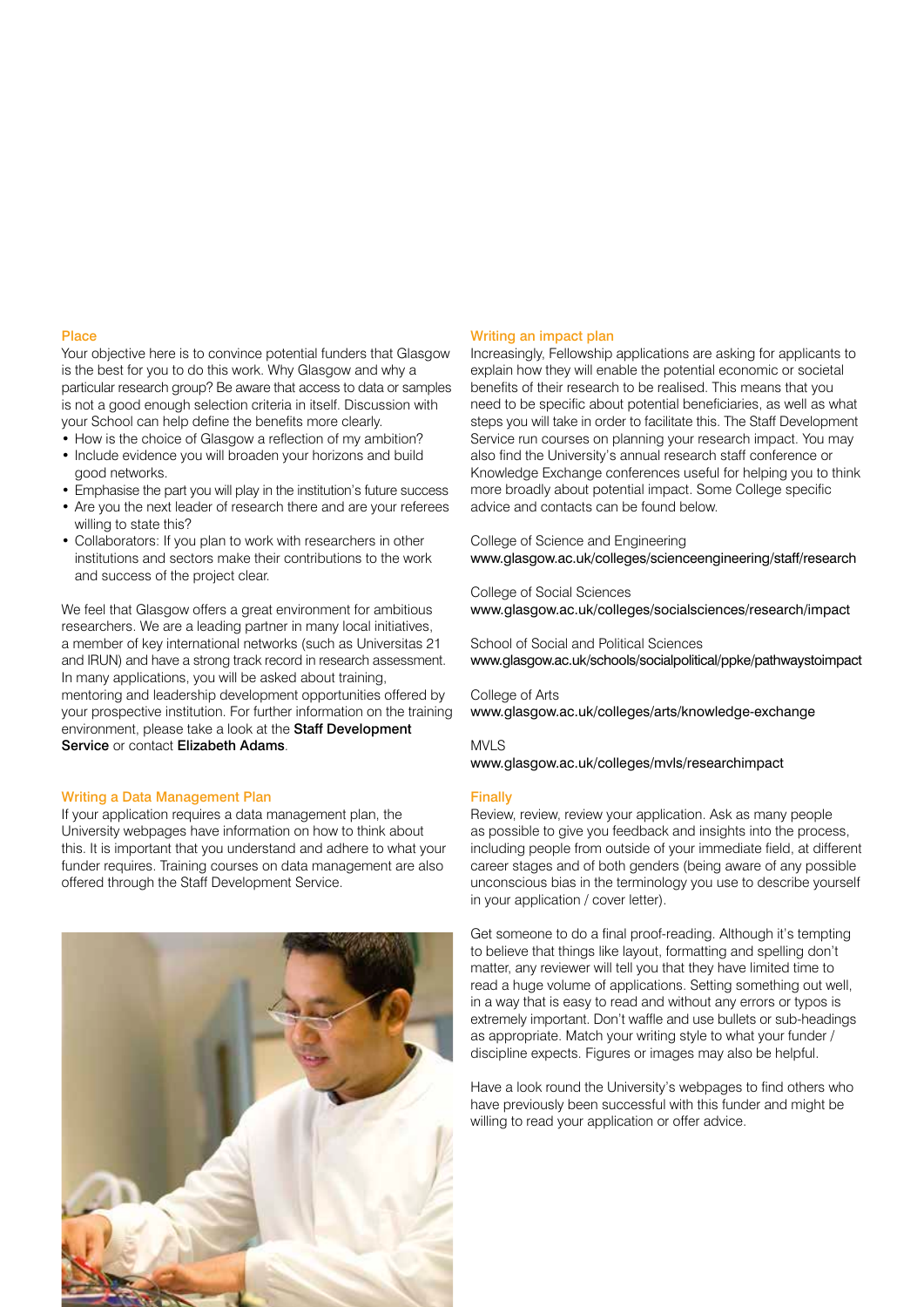## The interview

If you are invited for a research fellowship interview, the University will help by arranging a mock interview with senior staff. This is a rigorous and challenging way to test your preparedness for the big day. Speak to your School, to ask whether a mock interview can be arranged.

No mock questions can really prepare you for the scrutiny and pressure of the day, but these questions should help you to prepare your thinking in advance.

#### Person

Why do you deserve this fellowship? What impact have you had in your professional community? If successful, what would the fellowship enable you to do? (career objectives) Whose work has influenced your research interests? Where do you hope to be in ten years? Tell me about your approach to managing research projects.

#### **Project**

What is the importance of this project? What has changed in your field since your application? Why does your approach to this problem deserve this award? Convince me your project is feasible If you could only do one experiment/study, which is key? What will you do if your hypothesis is proved wrong? What would the ideal outcome of this project be? (research objectives)

Who are your main competitors? Can you compete with them?

#### Place

Why have you chosen that department for your fellowship? How will you complement the existing departmental strengths? What value will you add to the department and institution? If you are staying in the same place

 'Why are you staying in department X to do this project?' 'How will you ensure your independence?'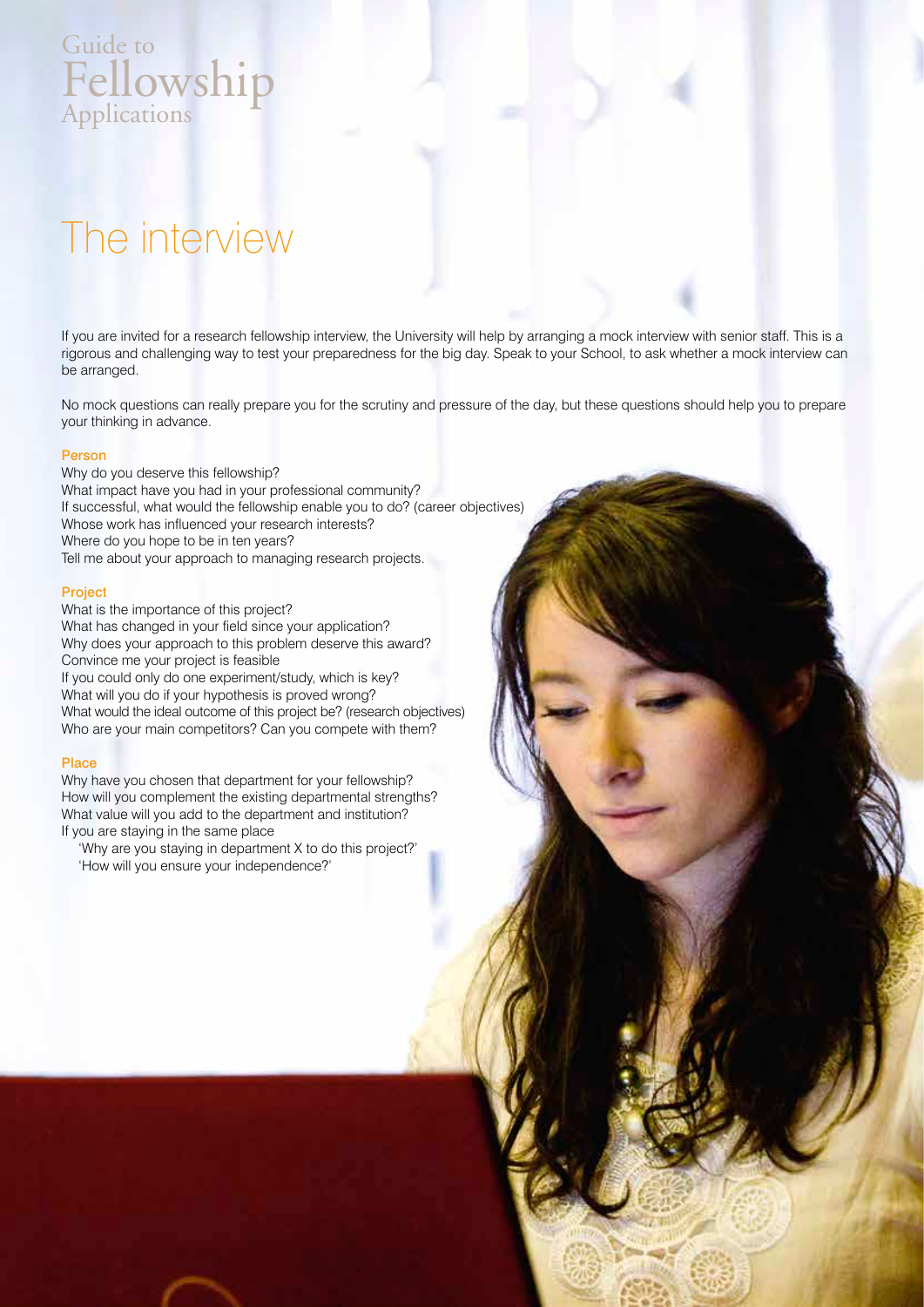Researchers from Glasgow have provided us with their own questions from a range of interviews:

- Tell me about your approach to managing people.
- Why should this fellowship be awarded to you when other researchers are evidencing success with other alternative approaches?
- Your department has no history of doing research into this approach – why should we take this chance on you?
- Looking at your publication record, your papers are dominated by your lead PI. How have you shown independence in the past and how can we be sure you will become independent in the future?
- Your application focuses on expanding your expertise into new areas. How can we be sure that you can pick up these skills?
- What do you anticipate might be the longer term societal or economic impacts of your work and how will you help to realise these impacts?
- How long before this work becomes obsolete?
- What did you learn from the process of your last research project, that you will apply in the next project?
- How will you compete with other researchers in your field? Who are your main competitors?
- Can this research progress without this funding?
- How do you feel about your publication record?
- Why do you deserve this fellowship?
- What impact have you had in your professional community?
- What makes you different from the other candidates?
- How will this fellowship allow you to develop your career?
- What are your career intentions?
- What motivates you to get up in the morning?
- Explain to a lay person why this work is more important than (topical science subject inserted)
- Would you need any specialist equipment?

You should also check whether the post might involve teaching and consider whether they are likely to ask you about this (e.g. your teaching experience, use of new technologies, ability to engage large numbers of Undergraduates in a lecture theatre).

#### Some general advice on answering questions

From the advice to applicants to the Fulbright programme (a prestigious scheme for US students to study in foreign countries)

*" A basic starting point in preparing for any interview is self-assessment - think about yourself in a specific setting and reflect on your abilities to be successful in that setting. What experience, knowledge, skills, or special training do you have to make you confident in your ability to pursue your project? What aptitudes, experience, or personal traits do you have to make you confident in your ability to navigate a new cultural environment? "*

This advice is equally relevant to Fellowship interviews. Think about the interview as an opportunity to put across the information that the panel must have in order to give you the award.

What do you really want to get across? What kinds of questions would allow you to do this? Which scenarios convey this information?

If you have thought this through in advance, as you are asked questions you will be more likely to recognise opportunities to present vital information.

Waffle in interviews is one of your worst enemies. Time will be tight, so think about the very best selling points. Short, informative answers will give a better impression. For practical advice in framing responses one acronym to remember is STAR – outline the Scenario, describe the Task that led to your Achievement and positive outcome or Result. The Careers Service and Careers Adviser for Researchers (Katrina Gardner) can give you advice on structuring interview questions (for Fellowships and other types of jobs). Contact Katrina if you would like to book an appointment (Katrina.gardner@glasgow.ac.uk).

When answering, talk to the whole panel although focusing on the person who asked the question. Be aware that people have different body language, which doesn't necessarily reflect their thinking! The "smilers and nodders" on the panel may build your confidence, but be sure to engage even the most negative looking people.

There will be questions you can't anticipate, but the focus of the interview will be on ensuring they find the candidate who meets the funding body's criteria. Be clear on these and don't hesitate to ask for clarification if a question isn't clear. You should also take a moment to consider your answer – the panel will understand your need to think, as long as you aren't too slow!

#### A quick note on presentations

Running over time in a presentation can lead to panel members scoring you negatively. Talk to others in your field about who might be likely to be on the panel (e.g. will there be an industry representative or people from other fields) and pitch your language accordingly. You should practice your presentation to others in your School, prior to the interview. You may also wish to sign up to one of the University's 'presenting with impact' workshops, which cover how you control your breathing and body language to give a more confident presentation.

Finally, say thank you – whatever the outcome, the experience will be one you will learn a huge amount from and the panels are made up of very busy people.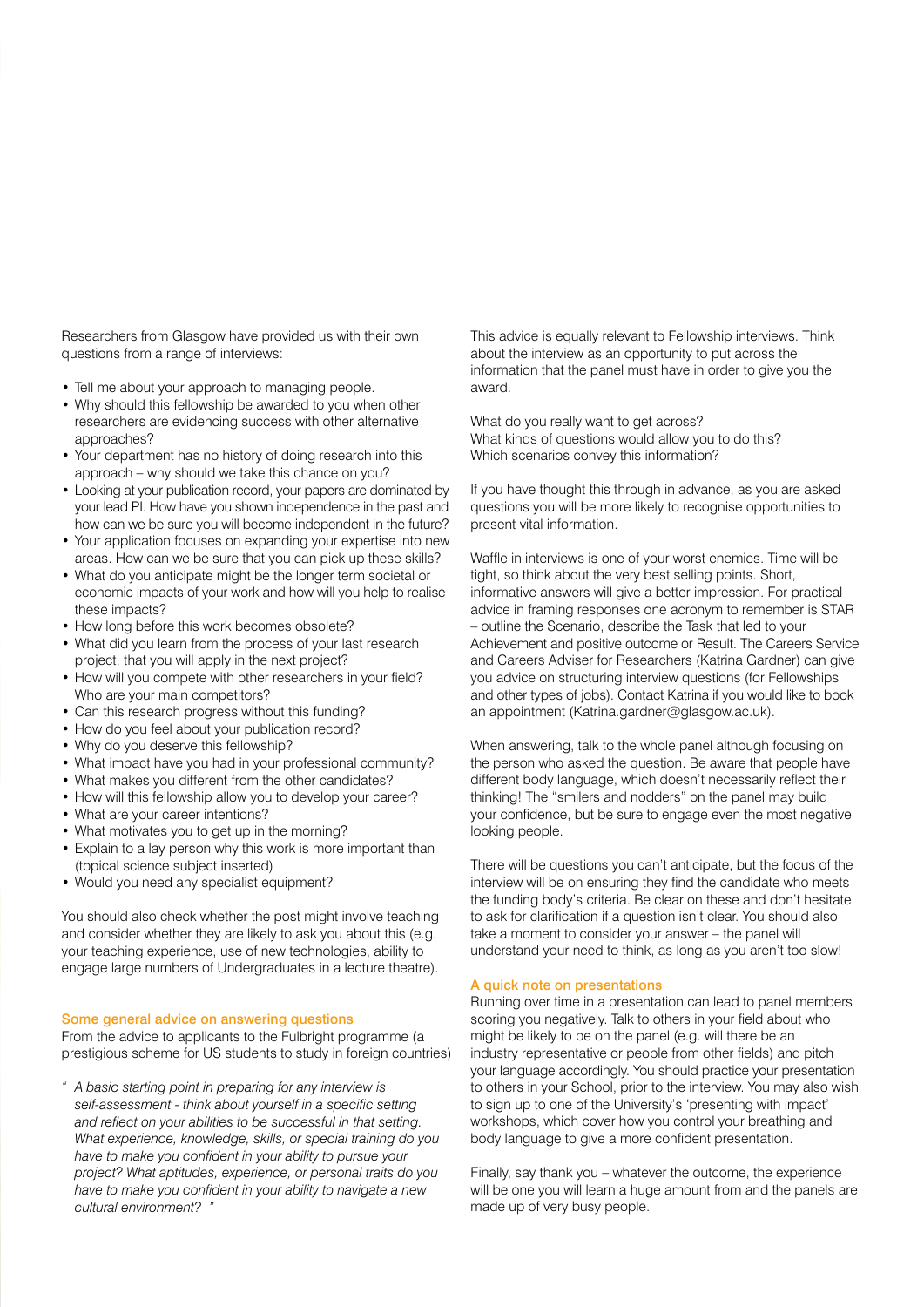## Quick Checklist

#### One to two years into your Postdoc

- Identify suitable opportunities and deadlines, as far in advance as possible
- Speak to your School and PI
- Attend any relevant training (e.g. presenting, Fellowship workshops, careers interviews, writing an impact statement). Keep an eye on Research Funding news from the Research Support Office as there are sometimes workshops on a particular funder (e.g. Royal Society)

#### Putting together your application

- Ensure you have addressed the 3 Ps in your application.
- Find out if anyone locally has secured this type of funding in the past and might be willing to advise.
- If you would like feedback or proof-reading, give people as much warning as possible

#### Just before application

• Contact the Grants Team, within the Research Support Office, as early as possible to discuss justification of costs/costing and submission of application.

#### Good luck and we hope to welcome you to Glasgow soon!